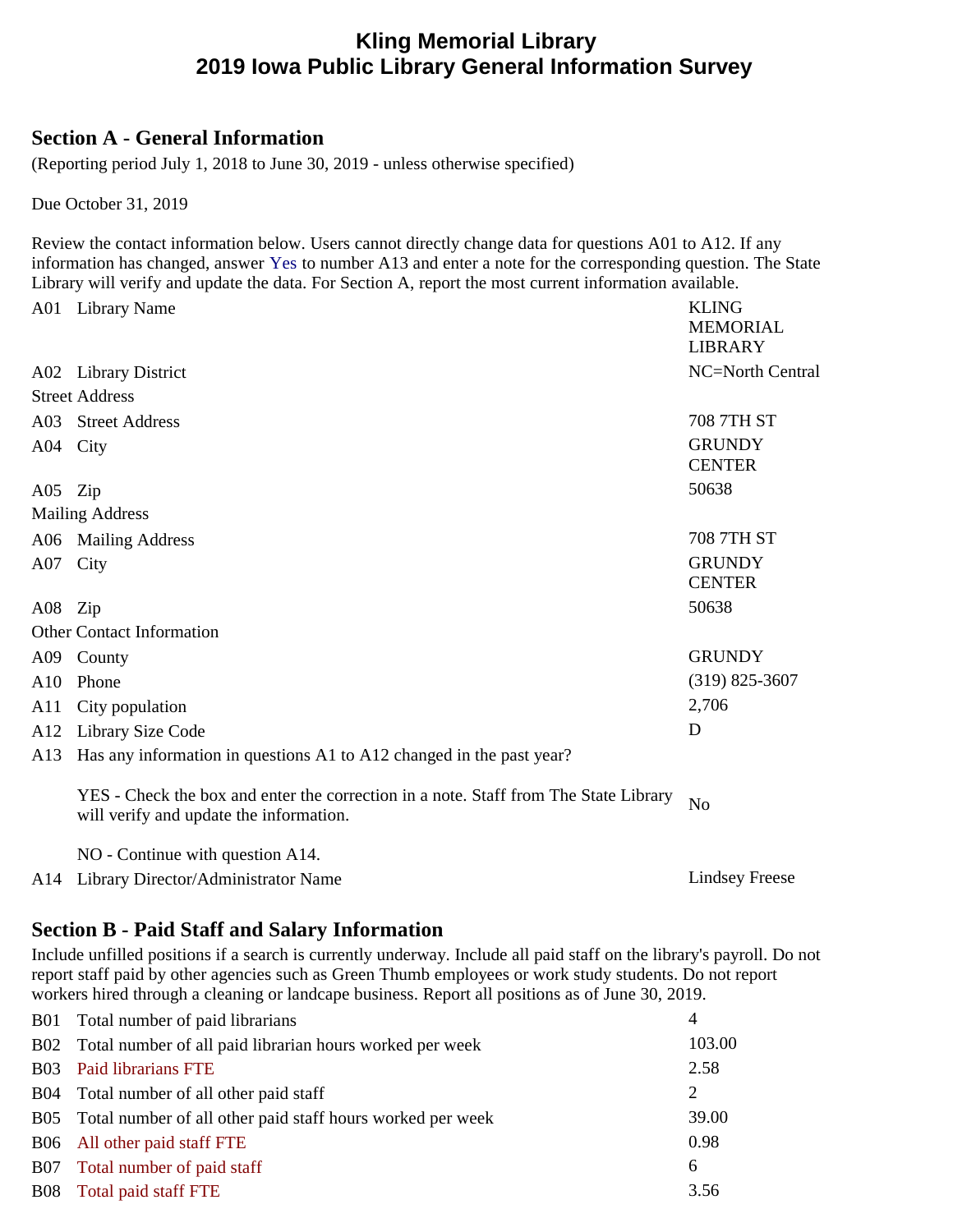#### *Levels of Education*

|            | B09 How many of the paid librarians from line B01 have an ALA accredited masters of<br>library science degree                 |          |
|------------|-------------------------------------------------------------------------------------------------------------------------------|----------|
| <b>B10</b> | Total number of hours worked per week by librarians from line B09 with an ALA<br>accredited masters of library science degree |          |
|            | B11 Total FTE librarians with ALA accredited masters of library science degree                                                | 0.00     |
|            | B12 Starting date of current director in director's position.                                                                 | 8/1/2015 |

*Salary Information*

Report the hourly salary for the positions listed below if employed by your library. Do not report one staff member more than once even if they perform multiple jobs. Refer to the instructions for more detailed information on each position. Do not report assistant director or department heads unless that role is part of their official job description. Only report janitorial/building maintenance staff if they are an employee of the library. Report hourly salary amounts as of June 30, 2019.

| B13 Hourly salary of the director                                         | \$17.87 |
|---------------------------------------------------------------------------|---------|
| B14 Hourly salary of assistant director                                   | \$0.00  |
| B15 Hourly average salary of department heads                             | \$0.00  |
| B16 Hourly salary of the children's librarians                            | \$12.36 |
| B17 Hourly average salary of library clerks                               | \$10.00 |
| B18 Hourly average salary of shelvers or pages                            | \$9.00  |
| B19 Hourly average salary of janitorial or building maintenance employees | \$17.08 |
|                                                                           |         |

### **Section C - Capital Income and Expenditures**

Capital income is intended to pay for large one-time library purchases. This section should not reflect any income or expenditure used for the regular operations of the library. If your library had any major one-time capital expenditures during FY19 report them in this section. Otherwise, skip to section D.

#### *For Capital Income and Expenditures*

*Show all sources of funds for FY19 (July 1, 2018 - June 30, 2019).*

If your library does not receive income from a source, enter a 0 (zero).

If your library receives income from a source, but the amount is unknown, enter N/A.

Report all income and expenditures in whole dollars only. Round to the nearest dollar. *For Capital Income*

Report all income for major capital expenditures, by source of income. Include funds received for:

- Site acquisition
- New buildings, additions to buildings, or renovation of library buildings
- Furnishings, equipment, and initial collections for new buildings, additions, or renovations
- Major building updates or repairs including roof, painting, carpeting, furnace, central air, etc.
- New computer hardware and software used to support library operations, link to networks, or run information products
- Replacement and repair of existing furnishings and equipment
- New vehicles
- Other major one-time projects

#### DO NOT REPORT INCOME FOR:

- Regular purchase of library materials Report in section D
- Payments for regular operating costs such as utilities, insurance, etc. Report in section D
- Investments for capital appreciation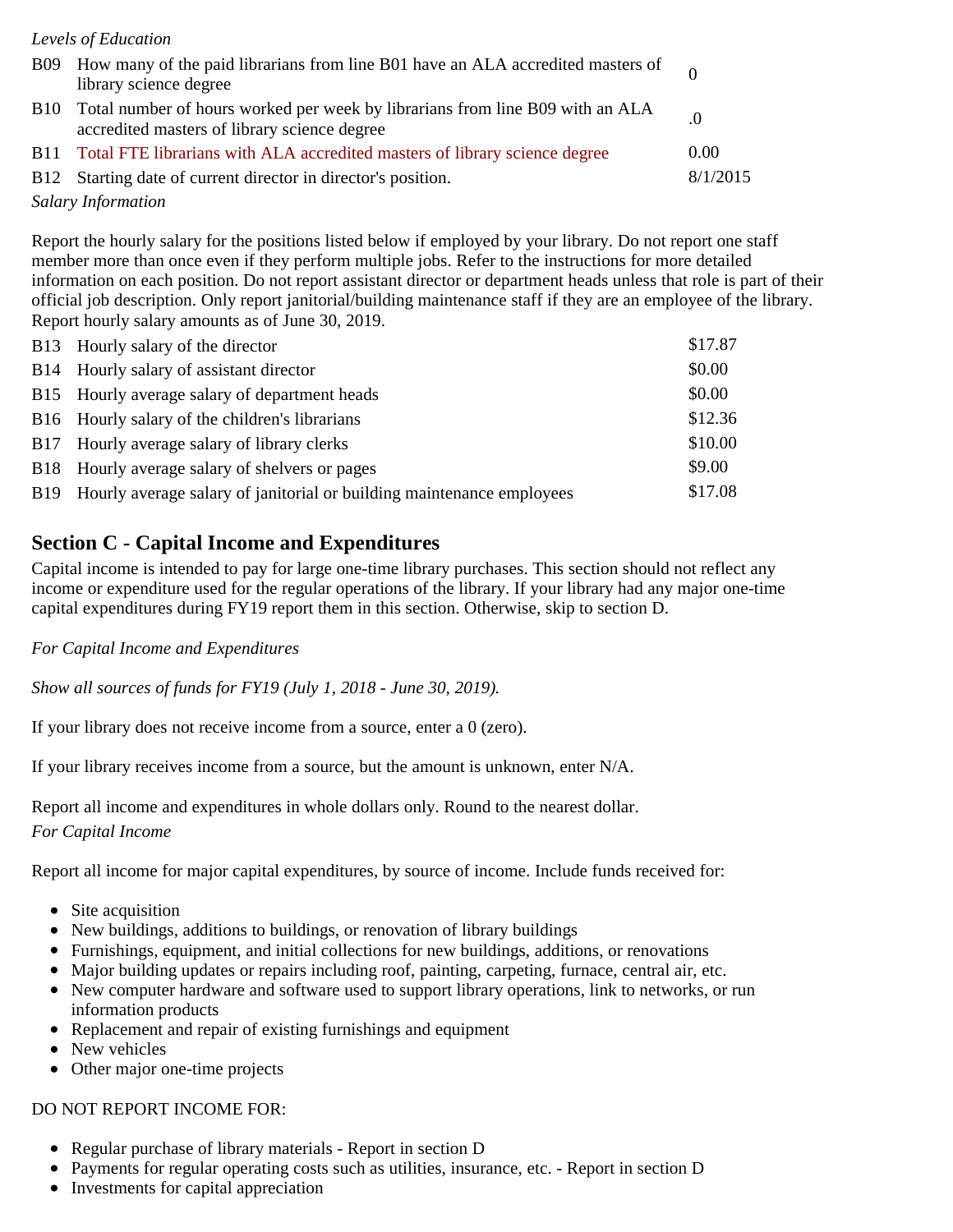- Income passed through to another agency
- Funds unspent in the previous fiscal year (e.g., carryover).

Did your library have any major one time capital projects in FY19?

| YES - check the box and answer questions C01 - C06.<br>NO - Skip to section D. | Yes     |  |
|--------------------------------------------------------------------------------|---------|--|
| Capital Income                                                                 |         |  |
| C01 Capital funds from local government (city, county)                         | \$547   |  |
| C02 Capital funds from state sources                                           | \$1,982 |  |
| C03 Capital funds from federal sources                                         | \$0     |  |
| C04 Capital funds from private sources                                         | \$1,330 |  |
| C05 Total capital income                                                       | \$3,859 |  |
| <b>Capital Expenditures</b>                                                    |         |  |
| C06 Total capital expenditures                                                 | \$3,859 |  |

### **Section D - Operating Income and Expenditures**

OPERATING INCOME

Operating income covers the current and recurrent costs necessary to support the provision of library services. Report income used for operating expenditures by source. Include federal, state, local, or non-governmental income.

REPORT ALL SOURCES OF FUNDS FOR FY19 (JULY 1, 2018 - JUNE 30, 2019).

- If your library does not receive income from a source enter a 0 (zero)
- If your library receives income from a source, but the amount is unknown, enter N/A
- Report all income in whole dollars only. Round to the nearest dollar

#### DO NOT REPORT

- Income for capital expenditures as reported in Section C
- Contributions to endowments
- Income passed through to another agency
- $\bullet$  Funds unspent in the previous fiscal year & ndash; carryover
- The value of any contributed or in-kind services
- The value of any non-monetary gifts and donations
- E-Rate discounts as income or expenditures

#### *Total Governmental Operating Income*

|                 | D01 City income received from the city's general fund (exclude income from special<br>levies)                                                                       | \$128,067 |
|-----------------|---------------------------------------------------------------------------------------------------------------------------------------------------------------------|-----------|
|                 | D02 City income received from special levies                                                                                                                        | \$0       |
| D <sub>03</sub> | County income received from all counties                                                                                                                            | \$32,739  |
| D <sub>04</sub> | Income received from contracting cities in Iowa. Do not report income from your<br>own city on this line.                                                           | \$375     |
| D <sub>05</sub> | Other governmental income received                                                                                                                                  | \$0       |
|                 | D06 Total local government operating income received                                                                                                                | \$161,181 |
| D <sub>07</sub> | State income received from the State Library of Iowa (Enrich Iowa - Direct State Aid,<br>Open Access, ILL Reimbursement) Prefilled and locked by the State Library. | \$683     |
| D <sub>08</sub> | Other income received from the State of Iowa                                                                                                                        | \$0       |
| D <sub>09</sub> | Total state government operating income received                                                                                                                    | \$683     |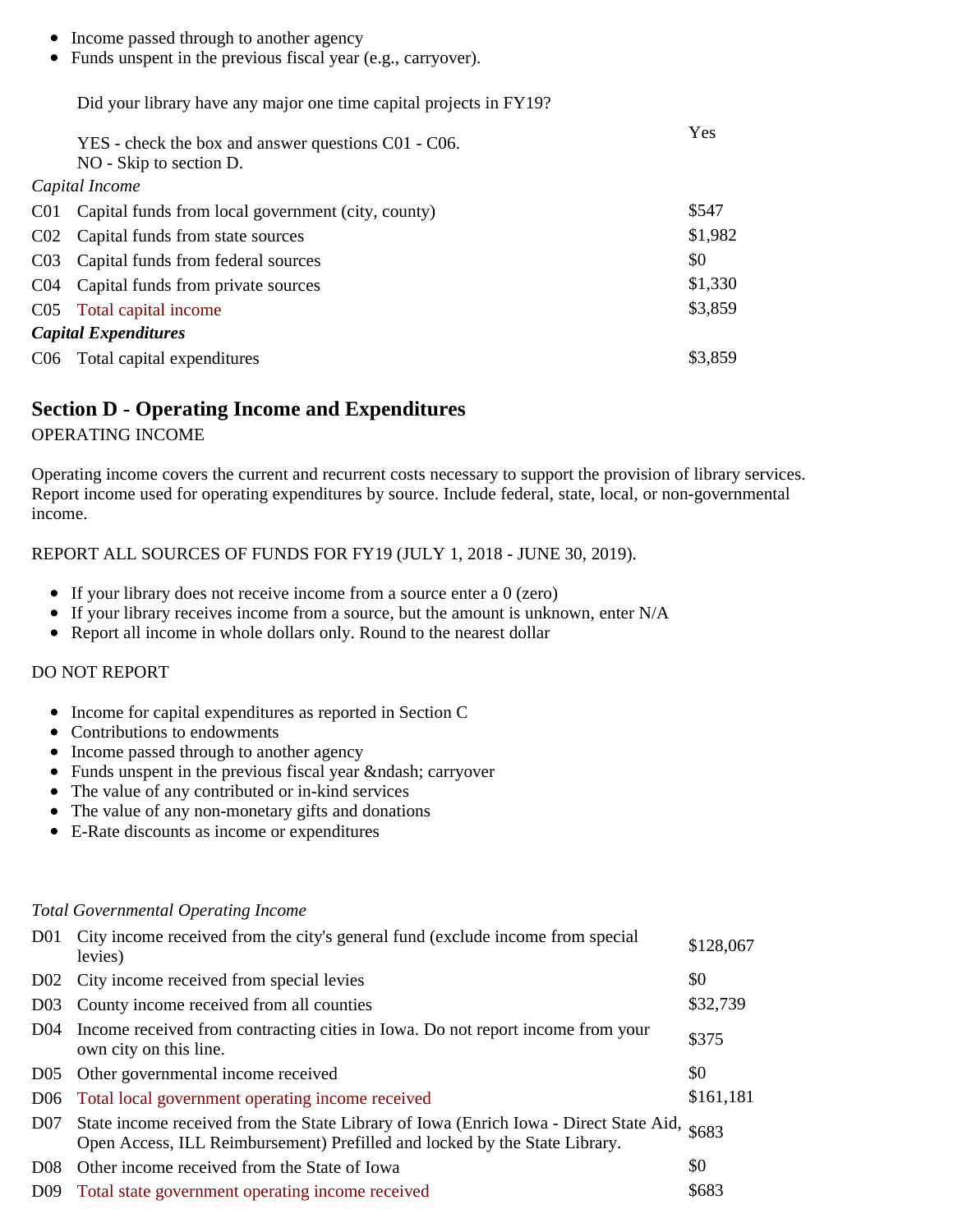|                               | D10 Total federal government income received                               | \$0       |  |
|-------------------------------|----------------------------------------------------------------------------|-----------|--|
|                               | <b>Non-Governmental Operating Income</b>                                   |           |  |
|                               | D11 Total non-governmental grants received                                 | \$31,500  |  |
|                               | D12 Endowments and gifts received (only report if money was spent in FY19) | \$13,868  |  |
|                               | D13 Fines and/or fees received                                             | \$5,045   |  |
|                               | D14 Other income received                                                  | \$0       |  |
|                               | D15 Total non-governmental operating income received                       | \$50,413  |  |
| <b>Total Operating Income</b> |                                                                            |           |  |
|                               | D16 Total operating income received                                        | \$212,277 |  |
|                               | <b>OPERATING EXPENDITURES</b>                                              |           |  |

Operating expenditures are the current and recurrent costs necessary to support the provision of library services. Significant costs, especially benefits and salaries, that are paid by other taxing agencies (government agencies with the authority to levy taxes) "on behalf of" the library may be included if the information is available. Only such funds that are supported by expenditure documents (such as invoices, contracts, payroll records, etc.) at the point of disbursement should be included.

#### REPORT ALL EXPENDITURES INCLUDING GRANTS AND COOPERATIVE ARRANGEMENTS.

- If your library does not expend funds for an item, enter a 0 (zero)
- If your library expends funds for an item, but the amount is unknown, enter  $N/A$
- To ensure accurate reporting, consult your business officer or city clerk regarding this section
- Report only money expended during FY19 (July 1, 2018 June 30, 2019), regardless of when the money may have been received
- Report al expenditures as whole dollars only. Round fractions to the nearest whole dollar

#### DO NOT REPORT

- The value of free items
- Estimated Costs
- Capital expenditures as reported in Section C
- E-Rate discounts as expenditures

| D <sub>17</sub> | Total salaries and wages expenditures (before deductions)                                                                                                                            | \$84,968  |
|-----------------|--------------------------------------------------------------------------------------------------------------------------------------------------------------------------------------|-----------|
| D <sub>18</sub> | Total employee benefits expenditures (health insurance, Social Security tax,<br>retirement, etc.) This amount cannot be \$0. If you are unsure of benefits amount,<br>report $N/A$ . | \$25,061  |
| D <sub>19</sub> | Total staff expenditures                                                                                                                                                             | \$110,029 |
| D20             | Print physical collection expenditures                                                                                                                                               | \$18,368  |
| D <sub>21</sub> | Audio physical collection expenditures -- All physical formats, including tape, CDs,<br>etc. Do not report downloadable expenditures on this line.                                   | \$1,579   |
| D <sub>22</sub> | Video physical collection expenditures -- All physical formats, including tape,<br>Blu-Ray, DVD, etc. Do not report downloadable expenditures on this line.                          | \$1,384   |
| D23             | Other physical collection expenditures for any materials not listed above (puzzles, art<br>prints, puppets, cake pans, etc.)                                                         | \$547     |
| D <sub>24</sub> | Total physical non-print collection expenditures                                                                                                                                     | \$3,510   |
| D <sub>25</sub> | Total physical collection expenditures                                                                                                                                               | \$21,878  |
| D26             | Bridges e-book collection expenditures. Report Bridges e-book expenditures only.<br>Prefilled and locked by the State Library.                                                       | \$319     |
| D <sub>27</sub> | All other e-book collection expenditures. Report Advantage e-book expenditures on<br>this line.                                                                                      | \$0       |
| D <sub>28</sub> | Total e-book collection expenditures                                                                                                                                                 | \$319     |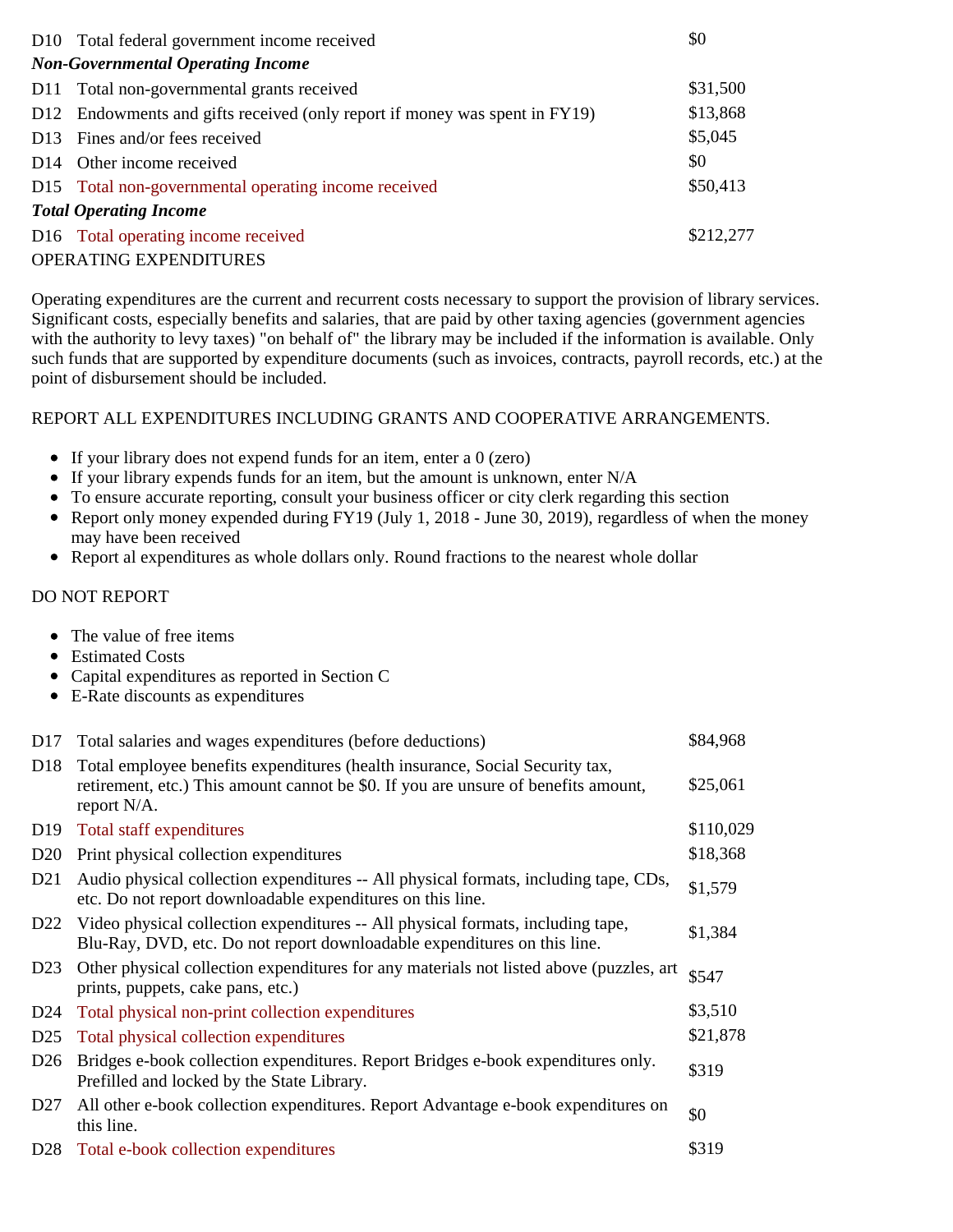| D <sub>29</sub> | Bridges downloadable audio collection expenditures. Report Bridges expenditures<br>only. Prefilled and locked by the State Library.                                                                        | \$319     |
|-----------------|------------------------------------------------------------------------------------------------------------------------------------------------------------------------------------------------------------|-----------|
| D <sub>30</sub> | All other downloadable audio collection expenditures. Report Advantage<br>downloadable audio expenditures on this line.                                                                                    | \$0       |
| D <sub>31</sub> | Total downloadable audio collection expenditures                                                                                                                                                           | \$319     |
| D32             | Bridges downloadable video collection expenditures. Report Bridges expenditures<br>only. Prefilled and locked by the State Library.                                                                        | \$13      |
| D33             | All other downloadable video collection expenditures. Report Advantage<br>downloadable video expenditures on this line.                                                                                    | \$0       |
| D34             | Total downloadable video collection expenditures                                                                                                                                                           | \$13      |
| D35             | Gale, Credo, Transparent Languages, and Bridges Magazine expenditures. Prefilled<br>and locked by the State Library.                                                                                       | \$187     |
| D <sub>36</sub> | All other Electronic Information collection expenditures. Do not report expenditures<br>for products subsidized or managed by the State Library such as Gale, Credo,<br>Transparent Languages, or Bridges. | \$4,909   |
| D <sub>37</sub> | Total Electronic Information collection expenditures                                                                                                                                                       | \$5,096   |
| D <sub>38</sub> | Total downloadable and Electronic Information collection expenditures                                                                                                                                      | \$5,747   |
| D39             | Total collection expenditures                                                                                                                                                                              | \$27,625  |
| D <sub>40</sub> | All other operating expenditures (phone, lights, heating, cooling, Internet access,<br>insurance, etc.)                                                                                                    | \$25,718  |
| D41             | Total of all operating expenditures                                                                                                                                                                        | \$163,372 |

# **Section E - Library Collection**

NUMBER HELD AT START OF YEAR - The number of volumes owned by the library at the start of the fiscal year (July 1, 2018).

NUMBER ADDED DURING FISCAL YEAR - The number of volumes added to the collection during the fiscal year whether through purchase or donation.

WITHDRAWN DURING FISCAL YEAR - The number of volumes weeded, lost, or removed for any other reason during the fiscal year.

NUMBER HELD AT END OF YEAR - The number of volumes owned by the library at the end of the fiscal year (June 30, 2019).

| E01              | Printed books (# of volumes), held at start of year                                                                                             | 22,131       |
|------------------|-------------------------------------------------------------------------------------------------------------------------------------------------|--------------|
| E02              | Printed books (# of volumes), added during year                                                                                                 | 963          |
| E <sub>0</sub> 3 | Printed books (# of volumes), withdrawn during year                                                                                             | 2,394        |
| E04              | Printed books (# of volumes), held at end of year                                                                                               | 20,700       |
| E <sub>05</sub>  | Bridges e-books, held at end of year. Prefilled and locked by the State Library.                                                                | 49,444       |
| E <sub>06</sub>  | All other e-books held at end of year. Do not report Bridges or Freegal downloads<br>here. Include Advantage titles here.                       | $\mathbf{0}$ |
| E <sub>07</sub>  | Total e-books held at end of year                                                                                                               | 49,444       |
| E <sub>08</sub>  | Total books (print and e-books), held at end of year.                                                                                           | 70,144       |
| E09              | Audio materials (# of physical volumes), held at start of year                                                                                  | 1,138        |
| E10              | Audio materials (# of physical volumes), added during year                                                                                      | 52           |
| E11              | Audio materials (# of physical volumes), withdrawn during year                                                                                  | 3            |
| E12              | Audio materials (# of physical volumes), held at end of year                                                                                    | 1,187        |
| E13              | Bridges downloadable audio materials, held at end of year. Prefilled and locked by<br>State Library.                                            | 22,519       |
| E14              | All other downloadable audio materials, held at end of year. Do not report Bridges or<br>Freegal downloads here. Include Advantage titles here. | $\Omega$     |
|                  |                                                                                                                                                 | 22,519       |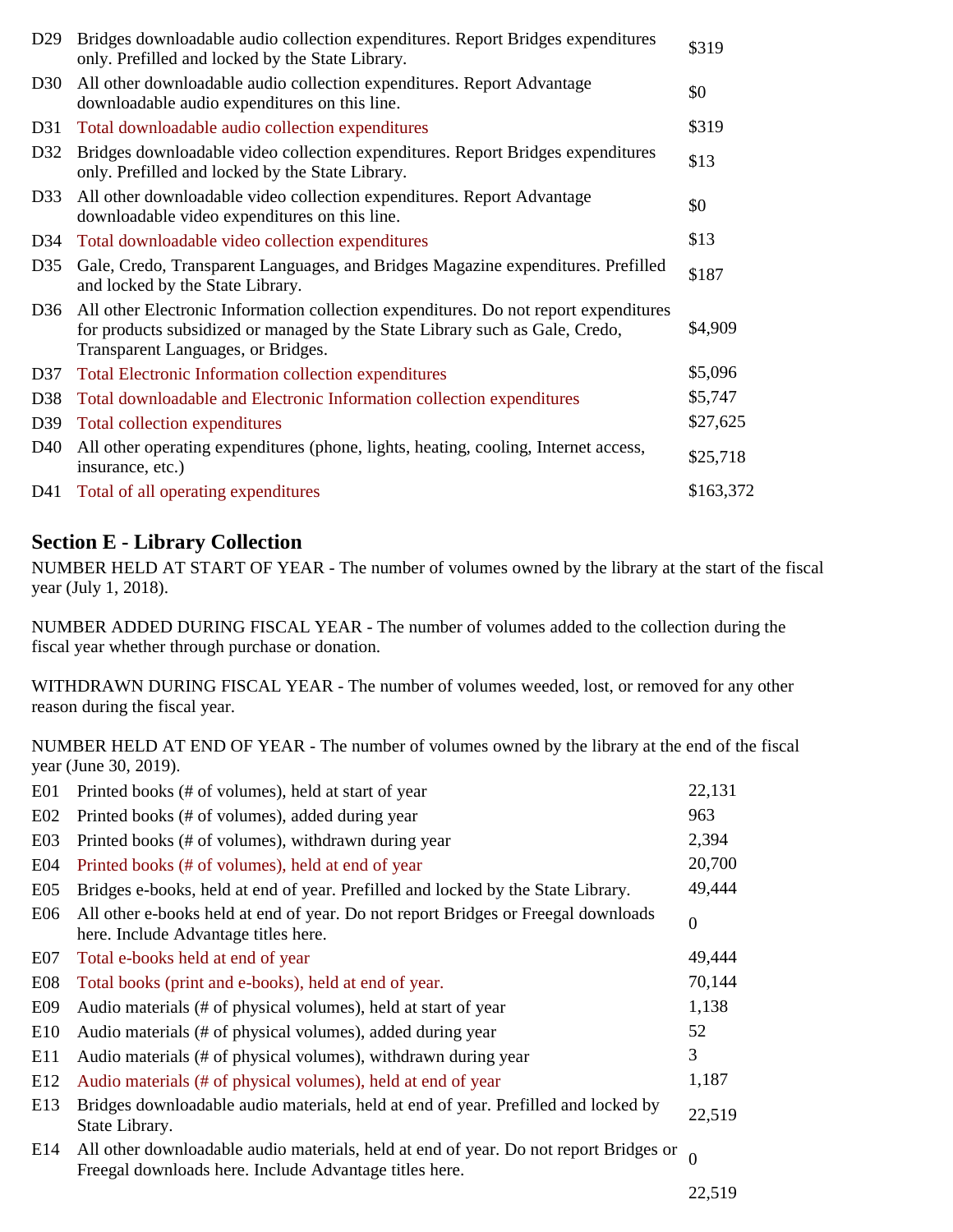| E15 | Total downloadable audio materials, held at end of year                                                                                                                                                                                                                   |                |
|-----|---------------------------------------------------------------------------------------------------------------------------------------------------------------------------------------------------------------------------------------------------------------------------|----------------|
| E16 | Total audio materials (physical and downloadable), held at end of year.                                                                                                                                                                                                   | 23,706         |
| E17 | Video materials (# of physical volumes), held at start of year                                                                                                                                                                                                            | 1,548          |
| E18 | Video materials (# of physical volumes), added during year                                                                                                                                                                                                                | 90             |
| E19 | Video materials (# of physical volumes), withdrawn during year                                                                                                                                                                                                            | 10             |
| E20 | Video materials (# of physical volumes), held at end of year                                                                                                                                                                                                              | 1,628          |
| E21 | Bridges downloadable video materials, held at end of year. Prefilled and locked by<br>the State Library                                                                                                                                                                   | 50             |
| E22 | All other downloadable video materials, held at end of year. Do not report Bridges or<br>Freegal downloads here. Include Advantage titles here.                                                                                                                           | $\theta$       |
| E23 | Total Downloadable video materials, held at end of year                                                                                                                                                                                                                   | 50             |
| E24 | Total video materials (physical and downloadable), held at end of year                                                                                                                                                                                                    | 1,678          |
| E25 | Other library materials (# of physical volumes), held at start of year                                                                                                                                                                                                    | 4,641          |
| E26 | Other library materials (# of physical volumes), added during year                                                                                                                                                                                                        | 701            |
| E27 | Other library materials (# of physical volumes), withdrawn during year                                                                                                                                                                                                    | 888            |
| E28 | Other library materials (# of physical volumes), held at end of year                                                                                                                                                                                                      | 4,454          |
| E29 | Total physical volumes, held at start of year                                                                                                                                                                                                                             | 29,458         |
| E30 | Total physical volumes, added during year                                                                                                                                                                                                                                 | 1,806          |
| E31 | Total physical volumes, withdrawn during year                                                                                                                                                                                                                             | 3,295          |
| E32 | Total physical volumes, held at end of year                                                                                                                                                                                                                               | 27,969         |
| E33 | Total downloadable materials, held at end of year                                                                                                                                                                                                                         | 72,013         |
| E34 | Total physical and downloadable volumes, held at end of year                                                                                                                                                                                                              | 99,982         |
|     | LINES E35 and E38 - report number of periodical SUBSCRIPTIONS. Do not report number of issues.                                                                                                                                                                            |                |
| E35 | Current print serial/periodical SUBSCRIPTIONS (count number of titles including<br>duplicates), held at end of year.                                                                                                                                                      | 83             |
| E36 | Current electronic serial/periodical SUBSCRIPTIONS from the Bridges consortia,<br>held at end of year. Prefilled and locked by the State Library, (NEW)                                                                                                                   | 75             |
| E37 | Current electronic serial/periodical SUBSCRIPTIONS (count number of titles<br>including duplicates. Include RB Digital or similar titles, but not Gale), held at end of $\theta$<br>year.                                                                                 |                |
| E38 | Total current electronic serial/periodical SUBSCRIPTIONS, held at end of year.<br>(NEW)                                                                                                                                                                                   | 75             |
|     | Licensed Databases                                                                                                                                                                                                                                                        |                |
|     | Refer to the State Library of Iowa's website to determine how databases and other electronic resources are<br>counted. http://www.statelibraryofiowa.org/ld/a-b/statistics/eleresannsurv                                                                                  |                |
| E39 | Number of licensed databases funded locally or by other non-state funded<br>cooperative agreements (or consortia) within the state or region.                                                                                                                             | $\overline{2}$ |
| E40 | Number of licensed databases funded by the state government or The State Library of<br>Iowa. Count Gale as 41, Credo Reference as 1, Chilton Library as 1, Transparent<br>Languages as 1, and Brainfuse as 1. Maximum amount for this line is 45. Prefilled<br>and locked | 45             |
| E41 | <b>Total licensed databases</b>                                                                                                                                                                                                                                           | 47             |

## **Section F - Circulation**

Report circulation for FY19 (July 1, 2018 to June 30, 2019). Circulation should only be counted for items checked out of the library's collection for use outside of the library, including renewals. DO NOT count automatic renewals as circulation. DO NOT count in-house use or computer use as circulation

*Circulation Transactions of Physical Items*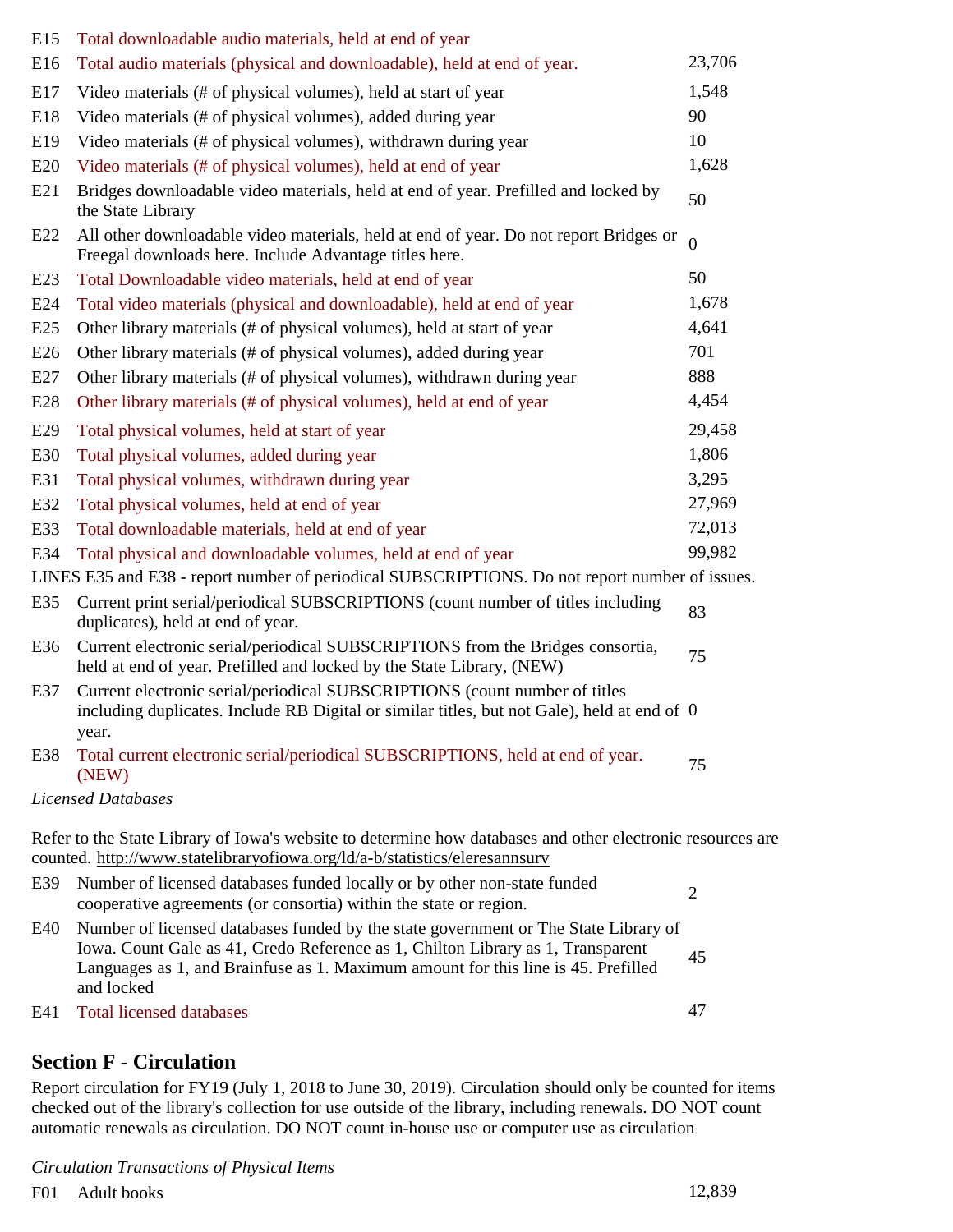| F02              | Young adult books                                                                                                                                                                                                                                   | 1,218            |
|------------------|-----------------------------------------------------------------------------------------------------------------------------------------------------------------------------------------------------------------------------------------------------|------------------|
| F03              | Children's books                                                                                                                                                                                                                                    | 9,604            |
| F04              | Video recordings (physical formats)                                                                                                                                                                                                                 | 5,996            |
| F05              | Audio recordings (physical formats)                                                                                                                                                                                                                 | 818              |
| F <sub>06</sub>  | Serials (physical formats)                                                                                                                                                                                                                          | 1,251            |
| F07              | All other physical items (CD-ROM based products, puzzles, art prints, pamphlets,<br>cake pans, puppets, etc.)                                                                                                                                       | 238              |
| F <sub>0</sub> 8 | Total PHYSICAL circulation by material type                                                                                                                                                                                                         | 31,964           |
|                  | Lines F09 and F10 should be reported as individual counts. They do not need to add up to a total. These counts<br>are part of the physical total as reported on line F08. Do not count electronic use for lines F09 or F10.                         |                  |
| F <sub>09</sub>  | Circulation to the rural population of your own county                                                                                                                                                                                              | 5,450            |
| F10              | Total physical circulation of all materials cataloged as "children's"<br>Use of Downloadable Material                                                                                                                                               | 12,838           |
| F11              | Bridges e-books, including use of Advantage titles. Prefilled and locked by the State                                                                                                                                                               |                  |
|                  | Library.                                                                                                                                                                                                                                            | 1,256            |
| F12              | All other e-books                                                                                                                                                                                                                                   | $\boldsymbol{0}$ |
| F13              | Total use of e-books                                                                                                                                                                                                                                | 1,256            |
| F14              | Bridges downloadable video recordings, including use of Advantage titles. Prefilled<br>and locked by the State Library.                                                                                                                             | $\boldsymbol{0}$ |
| F15              | All other downloadable video recordings - do not include Freegal or similar.                                                                                                                                                                        | $\boldsymbol{0}$ |
| F <sub>16</sub>  | Total use of downloadable video recordings                                                                                                                                                                                                          | $\boldsymbol{0}$ |
| F17              | Bridges downloadable audio recordings, including use of Advantage titles. Prefilled<br>and locked by the State Library.                                                                                                                             | 894              |
| F <sub>18</sub>  | All other downloadable audio recordings - do not include Freegal or similar.                                                                                                                                                                        | $\overline{0}$   |
| F <sub>19</sub>  | Total use of downloadable audio recordings                                                                                                                                                                                                          | 894              |
| F20              | Bridges electronic serials - including use of Advantage titles. Prefilled and locked by<br>the State Library. (NEW)                                                                                                                                 | 13               |
| F21              | All other electonic serials - Include RB Digital or similar. (NEW)                                                                                                                                                                                  | $\boldsymbol{0}$ |
| F22              | Total use of electronic serials                                                                                                                                                                                                                     | 13               |
| F <sub>23</sub>  | Total use of downloadable materials                                                                                                                                                                                                                 | 2,163            |
|                  | Successful Retrieval of Electronic Information (Database Use)                                                                                                                                                                                       |                  |
| F24              | Successful retrieval of Electronic Information from Gale, Credo, Transparent<br>Languages and Brainfuse. This used to be called Licensed database use. Prefilled and 400<br>locked by the State Library.                                            |                  |
| F25              | Successful retrieval of all other Electronic Information funded locally or by other<br>non-state funded cooperative agreements. Do not count users, sessions, website hits,<br>or online catalog use. This used to be called Licensed database use. | 2,636            |
| F26              | Total successful retrieval of Electronic Information.                                                                                                                                                                                               | 3,036            |
|                  | Circulation and Use Totals                                                                                                                                                                                                                          |                  |
| F27              | Total Circulation of physical and downloadable materials (This is the same as Total<br>circulation by material type on previous year's surveys).                                                                                                    | 34,127           |
| F28              | Total Electronic materials use (Total downloadable use plus Total successful retrieval<br>of Electronic Information)                                                                                                                                | 5,199            |
| F29              | Total Collection use (Total circulation of physical and downloadable items plus<br>successful retrieval of Electronic Information).                                                                                                                 | 37,163           |
|                  | Interlibrary Loan                                                                                                                                                                                                                                   |                  |

The State Library will automatically fill in data from the SILO ILL service. If your library only uses SILO for ILL, you can skip F30 to F35. Examples of other ILL services are OCLC or print forms.

F30 ILL Received from other libraries using the SILO ILL service. Prefilled and locked 208 by the State Library.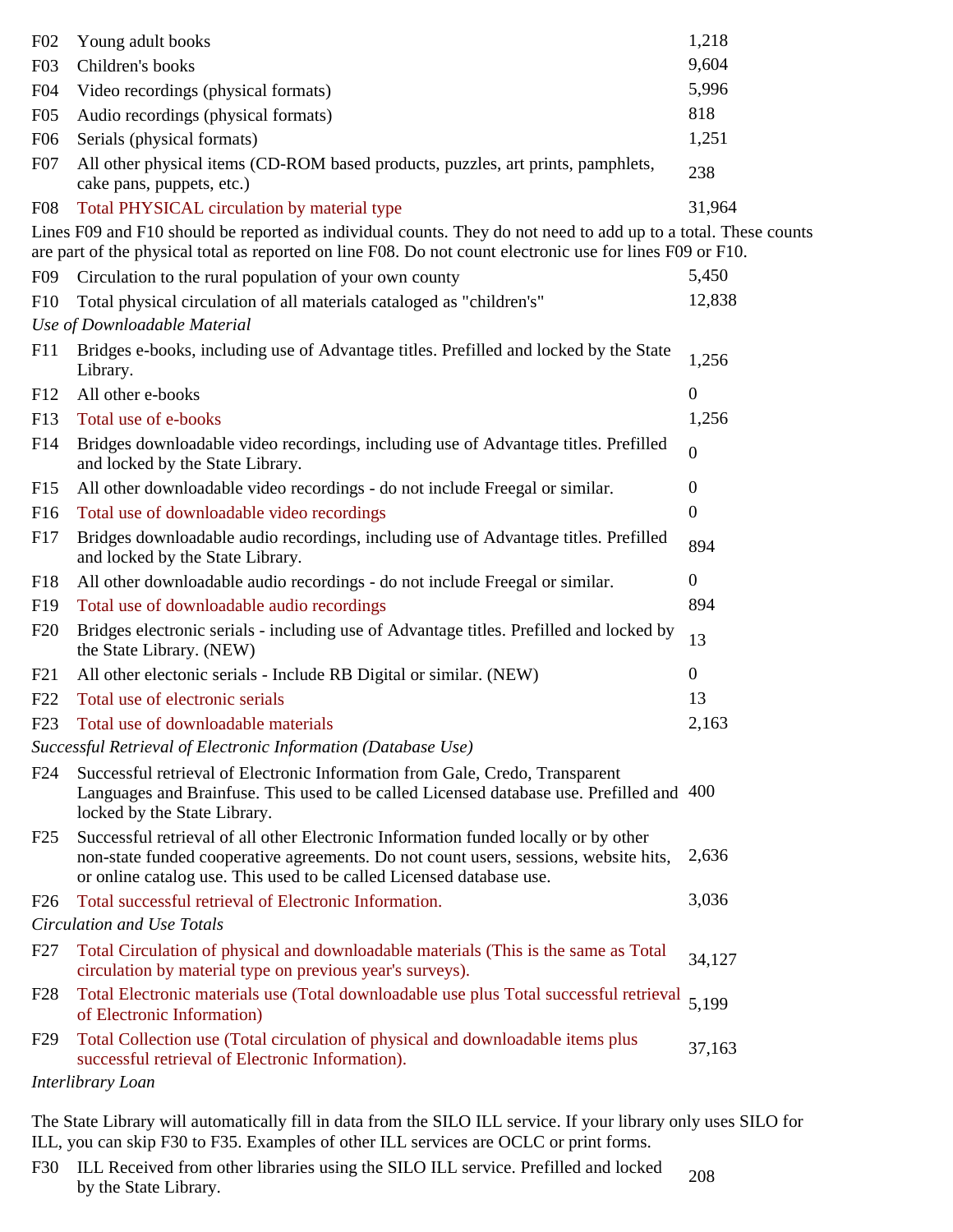|     | F31 ILL Received from other libraries using all other ILL services. Do not report SILO<br>ILL on this line. |       |
|-----|-------------------------------------------------------------------------------------------------------------|-------|
| F32 | Total Interlibrary Loan received from other libraries                                                       | 208   |
| F33 | ILL Provided to other libraries using the SILO ILL service. Prefilled and locked by<br>the State Library.   | 240   |
|     | F34 ILL Provided to other libraries using all other ILL services. Do not report SILO ILL<br>on this line.   |       |
| F35 | Total Interlibrary Loan provided to other libraries                                                         | 240   |
| F36 | Current total number of registered users                                                                    | 3,772 |

# **Section G - Program Attendance and Other Services**

#### *Program Attendance*

When reporting the number of programs, count the total number of events. A story time held once a week for a year is counted as 52, not as one.

When reporting attendees, count total number of attendees regardless of the age. A children's program attended by 10 children and 10 adults is counted as 20, not as 10.

Programs designed for adults, families, cross generational, all-ages, etc. should be reported on lines G05 and G06

| G01 | Total number of library programs for children                                                                                                                                            | 225          |
|-----|------------------------------------------------------------------------------------------------------------------------------------------------------------------------------------------|--------------|
| G02 | Total number of people attending library programs for children                                                                                                                           | 3,423        |
| G03 | Total number of library programs for young adults                                                                                                                                        | 30           |
| G04 | Total number of people attending library programs for young adults                                                                                                                       | 268          |
| G05 | Total number of library programs for adults, families, etc.                                                                                                                              | 38           |
| G06 | Total number of people attending library programs for adults, families, etc.                                                                                                             | 270          |
| G07 | Total number of library programs                                                                                                                                                         | 293          |
| G08 | Total number of people attending library programs                                                                                                                                        | 3,961        |
|     | <b>Other Services</b>                                                                                                                                                                    |              |
| G09 | Door count annually                                                                                                                                                                      | 30,006       |
| G10 | Total number of reference transactions annually                                                                                                                                          | 664          |
| G11 | Number of Internet computers for public use                                                                                                                                              | 13           |
| G12 | Number of uses of public Internet computers <b>ANNUALLY</b>                                                                                                                              |              |
|     | (You may count a typical week and multiply by 52)                                                                                                                                        | 4,110        |
| G13 | Number of wireless sessions annually                                                                                                                                                     | 2,965        |
| G14 | Website visits for PLOW website annually. Prefilled and locked by the State Library.<br>(NEW)                                                                                            | 5,552        |
| G15 | Website visits for all other libraries annually. Libraries unable to collect a count of<br>their website visits should report N/A. Libraries without websites should report -3.<br>(NEW) | $\mathbf{0}$ |
|     | G16 Total website visits annually (NEW)                                                                                                                                                  | 5,552        |
|     |                                                                                                                                                                                          |              |

### **Section H - Library Buildings - Hours and Square Footage**

| H01 Total number of hours open ANNUALLY at the main library only. Prefilled by the<br>State Library.                                              | 2,132 |
|---------------------------------------------------------------------------------------------------------------------------------------------------|-------|
| H02 Total number of weeks open ANNUALLY at the main library only (round to the<br>nearest whole number of weeks). Prefilled by the State Library. | 52    |
| H03 Square footage of main library. Prefilled and locked by the State Library.                                                                    | 9,036 |